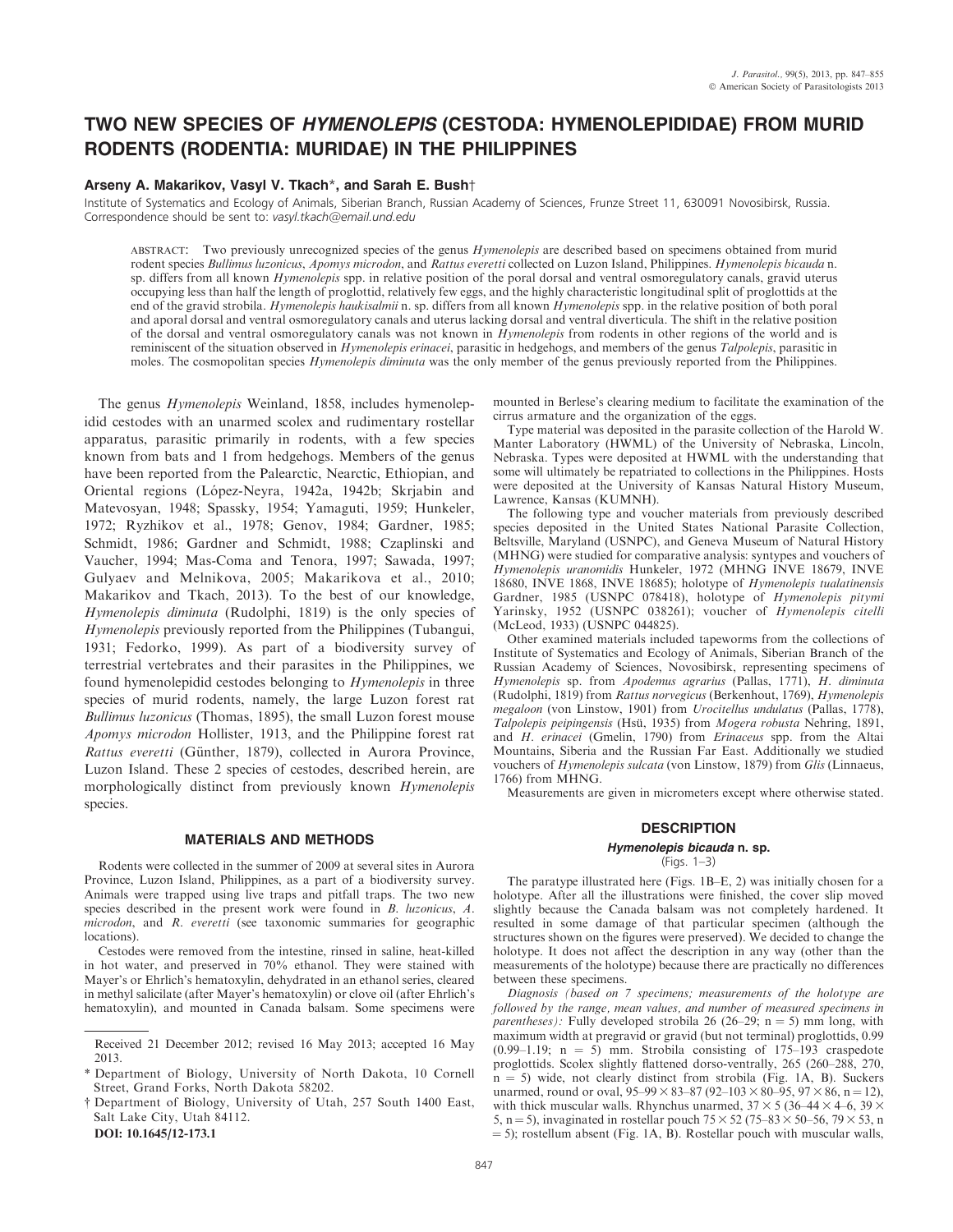

FIGURE 1. Hymenolepis bicauda n. sp. (A) Holotype, dorso-ventral view of scolex; (B) paratype, dorso-ventral view of scolex; (C) paratype, male mature proglottids; (D) paratype, hermaphroditic mature proglottids; (E) paratype, genital ducts. Scale bars: A, B, E = 100  $\mu$ m; C, D = 400  $\mu$ m.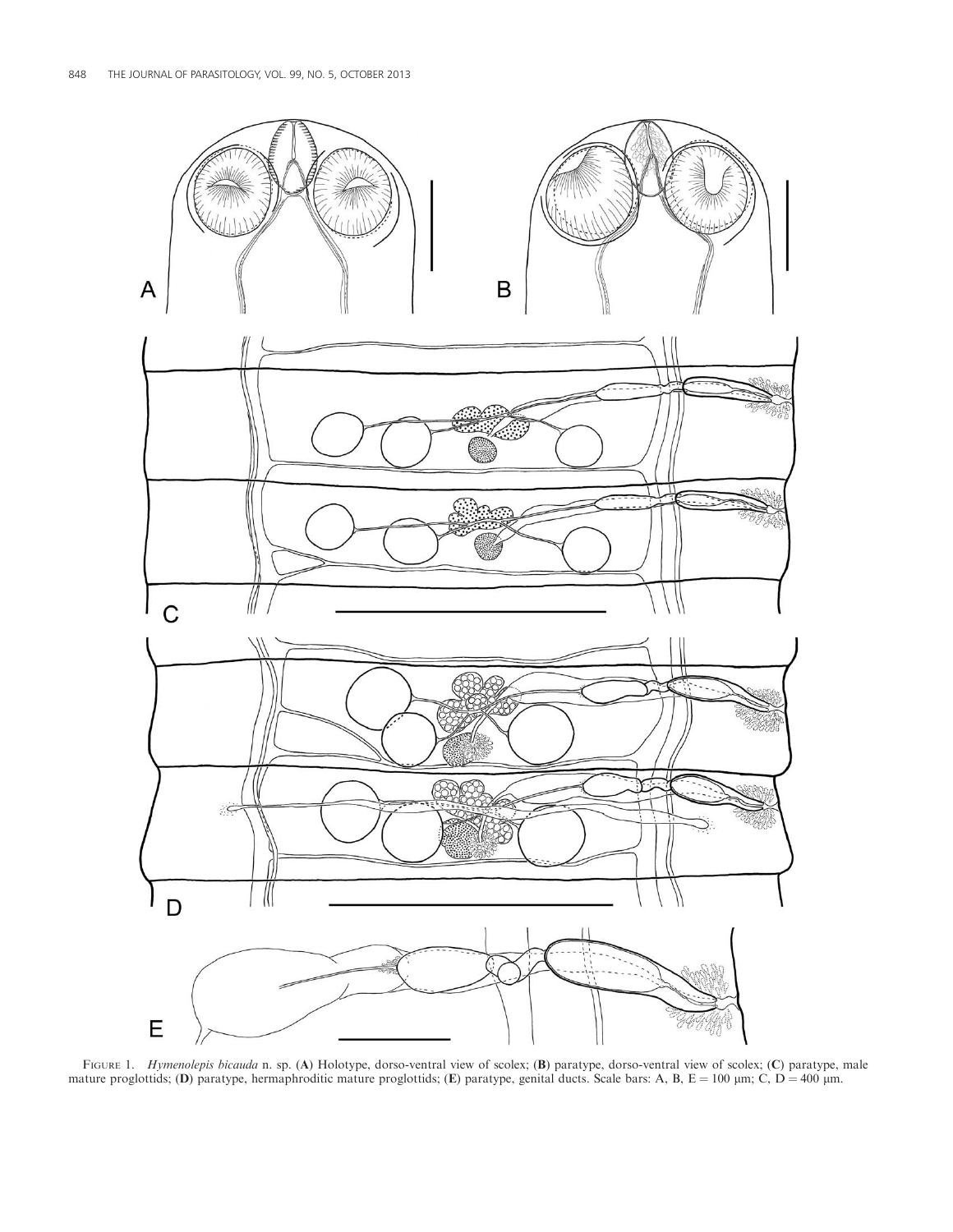



FIGURE 2. Hymenolepis bicauda n. sp. (A) Paratype, cirrus and vagina; (B) paratype, egg; (C) paratype, pregravid proglottid, showing uterus development; (D) paratype, gravid proglottid. Scale bars:  $A = 50 \mu m$ ;  $B = 20 \mu m$ ; C, D = 400  $\mu m$ .

osmoregulatory canals penetrate through rostellar pouch wall. Neck wider than scolex, 270 (268–410;  $n = 4$ ).

Ventral osmoregulatory canals  $12-23$  (12-38, 22, n = 14) wide, connected by transverse anastomoses. Dorsal osmoregulatory canal 6–7  $(5-8, 6, n = 14)$  wide, usually situated directly above ventral canal in antiporal side of proglottids, while on the poral side of proglottids, the dorsal canal always shifted towards margin of proglottid in relation to poral ventral canal. Genital pores unilateral, dextral. Genital ducts pass dorsally to both ventral and dorsal longitudinal osmoregulatory canals (Fig. 1C–E). Development of proglottids gradual, protandrous. External segmentation becomes evident at level of premature part of strobila.

Mature proglottids  $165-180 \times 890-990 (150-200 \times 880-1,020, 171 \times$ 956,  $n = 14$ ), transversely elongate, trapezoid (Fig. 1C, D). Testes relatively small, usually 3, almost equal in size,  $70-90 \times 66-78$  (70-103  $\times$  65-100, 84  $\times$  80, n = 21), round or oval, normally situated in 1 row; poral testis separated from 2 antiporal testes by female gonads. Cirrus-sac elongate, relatively short,  $142-163 \times 35-39$  ( $140-166 \times 35-45$ ,  $149 \times 39$ , n = 10), with thin muscular walls. Antiporal part of cirrus-sac usually reaching the dorsal osmoregulatory canal or slightly crossing it, but commonly does not reach ventral longitudinal canal (Fig. 1D, E). Genital atrium simple, infundibular, deep, situated approximately in middle of lateral proglottid margin. Cirrus  $4\overline{1}$ –48 × 10 (35–48 × 10–12, 39 × 11, n = 11), cylindrical, armed with minuscule  $($  1 long) spines (Fig. 2A). Internal seminal vesicle oval, 85–105  $\times$  28–33 (77–105  $\times$  28–37, 89  $\times$  33, n = 10), more than half of cirrus-sac length (Fig. 1E). External seminal vesicle elongate  $93-102 \times 36-$ 45 (82–111  $\times$  28–45, 95  $\times$  36, n = 10), clearly distinguishable from vas deferens, distinctly smaller than seminal receptacle.

Ovary 114–129 (108–140, 125,  $n = 10$ ) wide, median, lobed, fan-shaped, ventral to male genital organs, occupying less than quarter of median field width, usually not overlapping testes (Fig. 1D). Vitellarium  $40-44 \times 57-60$  $(38–55 \times 50–65, 47 \times 57, n = 10)$ , postovarian, median, compact, entire. Copulatory part of vagina  $47-53 \times 4-6$   $(47-65 \times 4-8, 53 \times 5, n = 7)$ , tubular, clearly distinct from seminal receptacle; ventral to cirrus-sac. Vagina surrounded by circular musculature and covered externally by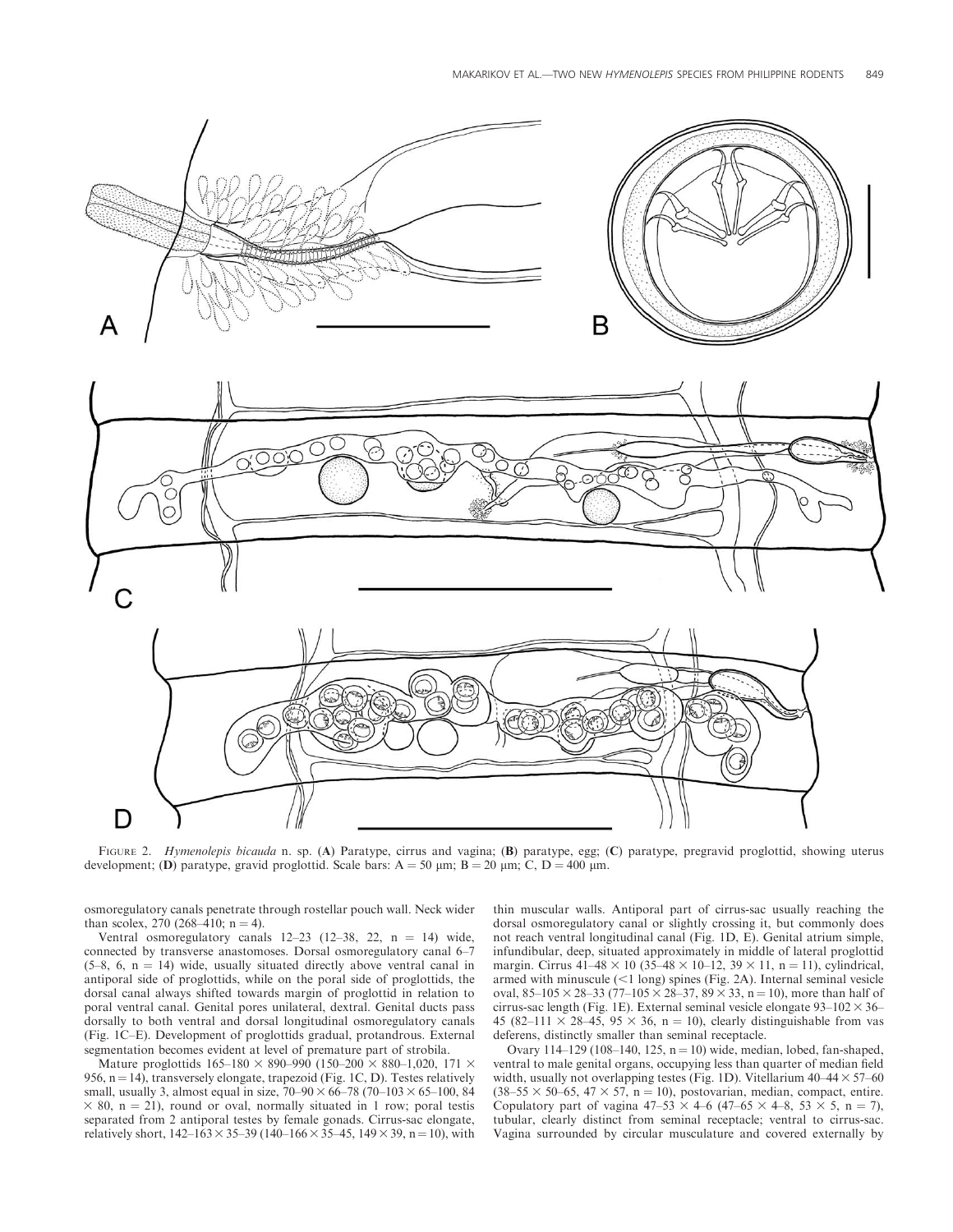

FIGURE 3. Hymenolepis bicauda n. sp. Microphotographs of posterior ends of strobila in three paratypes showing terminal gravid proglottids splitting in the middle to form two tail-like structures. Note eggs in the region of proglottid rupture. Scale bars: A, B, C =  $500 \mu m$ .

dense layer of intensely stained cells (Fig. 2A). Seminal receptacle relatively large,  $265-298 \times 50-54$  (265–340  $\times$  40–75, 307  $\times$  52, n = 9), pear-shaped (Fig. 1D, E).

Remarks

Uterus first appears as transversely elongated tube, situated dorsally to other organs and extending laterally beyond longitudinal osmoregulatory canals (Figs. 1D, 2C). With proglottid development, uterus forms few (2– 4) diverticula predominantly on ventral side of strobola (Fig. 2D). Testes cirrus-sac and vagina persist in gravid proglottids. Gravid proglottids transversely elongate,  $150-165 \times 970-990$  (150–255  $\times$  970–1,185, 207  $\times$ 1,077,  $n = 13$ ). Fully developed uterus occupying no more than half of median field and extending laterally beyond longitudinal osmoregulatory canals, saccate, with diverticula, lateral sides of gravid uterus usually not perforated (Fig. 2E). Uterus contains small number of eggs (up to 30–45). Eggs  $46-54 \times 50-60$ , subspherical, with relatively thin outer coat (up to 1); oncosphere  $27-33 \times 31-38$  (Fig. 2B). Embryophore subspherical, thin, 32–  $38 \times 37-44$ . Embryonic hooks 17.5–19 long. Dissemination of eggs apparently occurs through the break in middle of gravid proglottids, resulting in a split of several terminal gravid proglottids forming a swallow tail–like structure (Fig. 3). Empty proglottids not immediately separated from the strobila.

### Taxonomic summary

Type host: Apomys microdon Hollister, 1913 (Rodentia: Muridae). Symbiotype: KUMNH KU167624

Site in the host: Small intestine.

Type locality: Aurora Memorial National Park, near Sitio Dimani, Barangay Villa Aurora, Municipality of Maria, Aurora Province, Luzon Island, Philippines (500 m; 15.685°N, 121.341°E).

Type specimens: Holotype, HWML 49780 (labeled: ex. Apomys microdon, Aurora Memorial National Park, near Sitio Dimani, Barangay Villa Aurora, Municipality of Maria, Aurora Province, Luzon Island, Philippines, 25 May 2009, coll. V. Tkach). Paratypes, HWML 49779 (9 slides; labeled: identical to holotype).

Etymology: The species name refers to the very characteristic morphological feature of the species, namely, the posterior segments splitting into two "tails" (Fig. 3).

Hymenolepis bicauda n. sp. has morphological characters typical of Hymenolepis, namely, the scolex with rudimentary rostellar apparatus, unarmed rhynchus invaginated in rostellar pouch, ventral canals with transverse anastomoses, testes situated in 1 row, cirrus-sac with muscular walls, and vagina surrounded by circular musculature. However, morphological comparison of H. bicauda n. sp. with type and voucher materials of numerous species of hymenolepids parasitic in rodents and insectivores (see Materials and Methods), as well as published descriptions, has revealed several features unique to the new species. Unlike other known Hymenolepis species from rodents, the poral dorsal osmoregulatory canal in H. bicauda n. sp. is shifted towards the margin of the proglottid in relation to the poral ventral canal. The developing uterus in the new species is tubular, eggs are few (no more than 45), and the egg outer coat is very thin. In other members of Hymenolepis that were described in sufficient detail, the developing uterus is an elongated, perforated sac, eggs are very numerous, and eggs have a relatively thick outer coat. Moreover, the splitting of the terminal proglottids into 2 "tails" (Fig. 3) is not known in any other Hymenolepis. Examination of multiple specimens has shown that this is a stable feature present in all complete gravid specimens.

The similar relative position of the osmoregulatory canals is found in H. erinacei from hedgehogs in Europe. Hymenolepis bicauda is readily distinguishable from H. erinacei in having a shorter cirrus-sac, which usually does not reach the ventral osmoregulatory canal, while in H. erinacei specimens, the cirrus-sac usually crosses the ventral osmoregulatory canal. Furthermore, in the new species, the fully developed uterus is narrow (not reaching anterior and posterior margins of the proglottid) and extends laterally beyond longitudinal osmoregulatory canals on either side, while in  $H$ . erinacei, the uterus fills the entire median field and does not extend beyond longitudinal canals (Genov, 1984; Gulyaev and Melnikova, 2005; A. Makarikov, pers. obs.).

In addition, the new species bears some morphological similarity to cestodes of the genus Talpolepis Gulyaev et Melnikova, 2005, from moles, which also have a rudimentary rostellum and poral dorsal osmoregulatory canal shifted in relation to the poral ventral canal. However, the antiporal dorsal canal in Talpolepis is also shifted towards the middle part of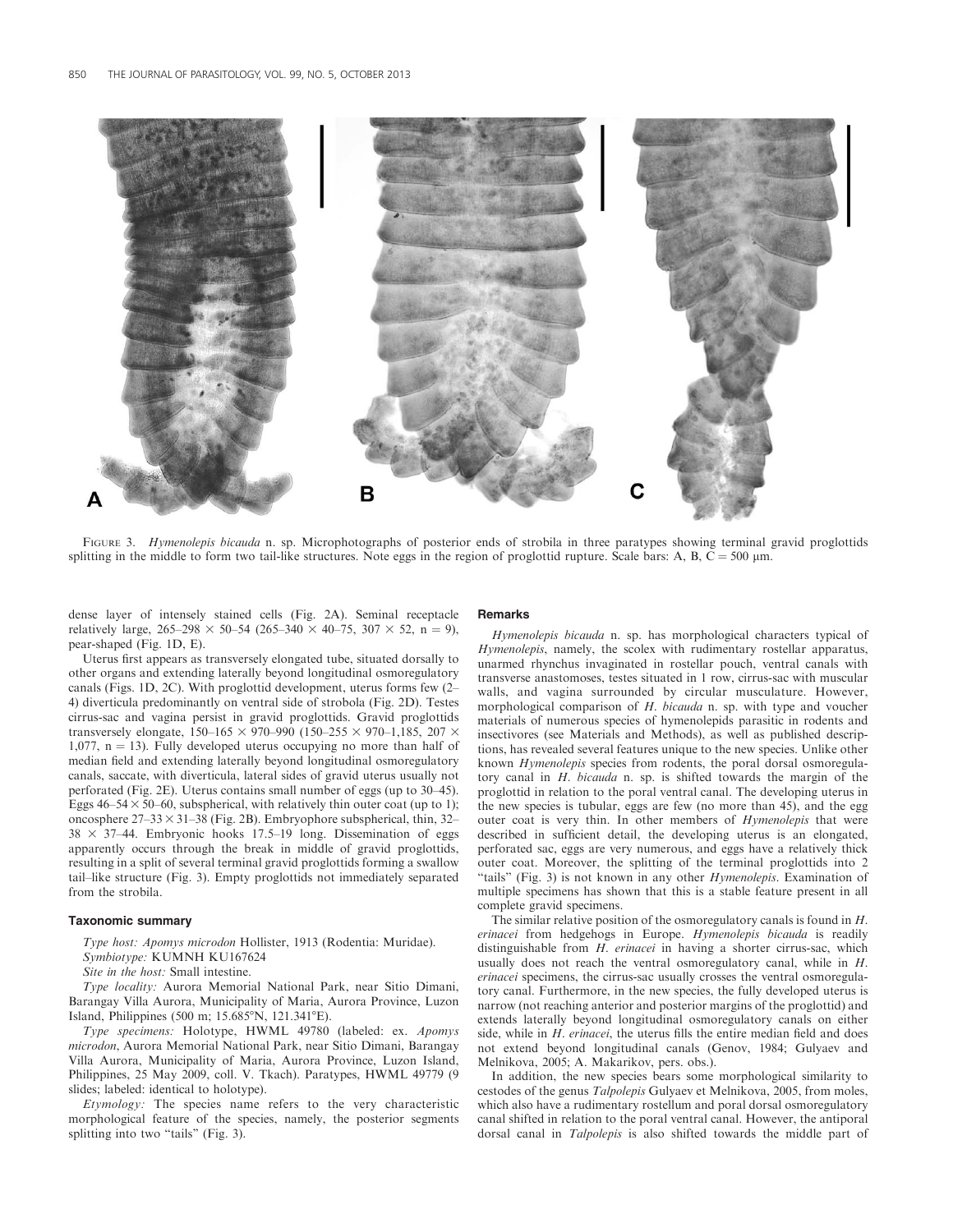proglottids with regard to the ventral canal, whereas in Hymenolepis bicauda, the antiporal dorsal osmoregulatory canal is situated directly above the ventral canal.

## Hymenolepis haukisalmii n. sp. (Figs. 4, 5)

Diagnosis (based on 3 specimens; measurements of the holotype are followed by the range, mean values, and number of measured specimens in parentheses): Fully developed strobila up to 132 mm long, with maximum width at pregravid or gravid proglottids, up to 2.4 mm. Strobila consisting of about 820 craspedote proglottids. Scolex slightly flattened dorsoventrally, 255 (240–265, 253,  $n = 3$ ) wide, not clearly distinct from neck (Fig. 4A, B). Suckers unarmed, round or oval,  $83-105 \times 81-88$  (83-105  $\times$ 81–93, 98  $\times$  88, n = 12), with thick walls. Rhynchus unarmed, 39  $\times$  5 (37–  $40 \times 5-8$ ,  $38 \times 6$ , n = 3), invaginated in rostellar pouch  $88 \times 55$  (88–94  $\times$ 50–60, 91  $\times$  55, n = 3); rostellum absent (Fig. 4A, B). Rostellar pouch with muscular walls; osmoregulatory canals penetrate through rostellar pouch wall. Neck wider than scolex,  $270$  ( $215-287$ ; n = 3).

Ventral osmoregulatory canals  $55-62$  (39-65, 57, n = 10) wide, connected by transverse anastomoses. Dorsal osmoregulatory canals 11– 15 (10-15, 12,  $n = 10$ ) wide. Poral dorsal canal shifted lateral relative to poral ventral canal, whereas antiporal dorsal canal shifted towards middle part of proglottid relative to ventral canal. Genital pores unilateral, dextral. Genital ducts pass dorsally to both ventral and dorsal longitudinal osmoregulatory canals (Fig. 4C, D). Development of proglottids gradual, protandrous. External segmentation becomes evident at level of premature part of strobila.

Mature proglottids  $246-270 \times 1,850-2,080$  ( $245-270 \times 1,820-2,080, 260$ )  $\times$  1,942, n = 6), transversely elongate, trapezoid (Fig. 4C, D). Testes relatively small, normally 3, almost equal in size,  $116-160 \times 105-157$  (116–  $160 \times 85$ –157, 136  $\times$  118, n = 13), round or oval, normally situated in 1 row; poral testis separated from 2 antiporal testes by female gonads. Cirrus-sac elongate, relatively short,  $259-289 \times 39-44 (234-289 \times 34-44, 265 \times 39, n =$ 9), with thick muscular walls. Antiporal part of cirrus-sac usually does not reach ventral longitudinal canals (Fig. 4D, E). Genital atrium simple, infundibular, deep, situated approximately in middle of lateral proglottid margin. Cirrus  $43-45 \times 9-14$  ( $43-56 \times 9-14$ ,  $47 \times 11$ , n = 10), cylindrical, armed with minuscule (less than 1 long) spines (Fig. 5A). Internal seminal vesicle oval,  $195-216 \times 30-34$  ( $175-217 \times 26-34$ ,  $199 \times 30$ , n = 10), more than half of cirrus-sac length (Fig. 4E). External seminal vesicle elongate 204–242  $\times$  45–60 (204–242  $\times$  27–60, 222  $\times$  48, n = 7), clearly distinguishable from vas deferens, distinctly smaller than seminal receptacle.

Ovary relatively small, 193–202 (193–208, 200,  $n = 8$ ) wide, median, fanshaped, irregularly lobed, ventral to male genital organs, occupying less than one-fifth of median field, usually not overlapping testes (Fig. 4D). Vitellarium 61–82  $\times$  80–109 (61–83  $\times$  80–125, 74  $\times$  99, n = 8), postovarian, median, entire or slightly lobed. Copulatory part of vagina  $57-63 \times 6-14$  $(44–63 \times 4–14, 51 \times 7, n = 6)$ , tubular, clearly distinct from seminal receptacle; ventral to cirrus-sac. Vagina surrounded by circular musculature and covered externally by dense layer of intensely stained cells (Fig. 5A). Seminal receptacle relatively large,  $635-779 \times 158-172$  (595–779  $\times$ 137–172, 692  $\times$  158, n = 7), pear-shaped (Fig. 4D, E).

Uterus first appears as slightly perforated transversely elongated sac, situated dorsally to other organs and extending laterally beyond longitudinal osmoregulatory canals. Uterus does not form dorsal or ventral pockets during maturation (Fig. 5C). Testes remain in postmature proglottids; cirrus-sac and vagina persist in gravid proglottids. Gravid proglottids transversely elongate,  $365-490 \times 2,050-2,380$  (419  $\times$  2,265, n = 8). Fully developed uterus occupying entire median field and extending laterally beyond longitudinal osmoregulatory canals, saccate, without ventral or dorsal pockets. Lateral sides of gravid uterus usually have invaginations (Fig. 5D). Uterus contains numerous (up to 360–450) small eggs. Eggs  $29-34 \times 37-46$ , oval or subspherical, with relatively thin outer coat (up to 1); oncosphere  $15-17 \times 18-20$  (Fig. 5B). Embryophore thin, subspherical,  $21-24 \times 24-31$ . Embryonic hooks 11-13 long.

#### Taxonomic summary

Type host: Bullimus luzonicus (Thomas, 1895) (Rodentia: Muridae). Site in the host: Small intestine.

Type locality: Aurora Memorial National Park, near Sitio Dimani, Barangay Villa Aurora, Municipality of Maria, Aurora Province, Luzon Island, Philippines (500 m;  $15.685^{\circ}$ N,  $121.341^{\circ}$ E).

Type specimens: Holotype, HWML 49776 (labeled: ex. Bullimus luzonicus, Aurora Memorial National Park, near Sitio Dimani, Barangay Villa Aurora, Municipality of Maria, Aurora Province, Luzon Island, Philippines, 24 May 2009, coll. V. Tkach). Paratypes, HWML 49777 (labeled: identical to holotype); HWML 49778 (labeled: ex. Rattus everetti Aurora Memorial National Park, near Sitio Dimani, Barangay Villa Aurora, Municipality of Maria, Aurora Province, Luzon Island, Philippines, 25 May 2009, coll. V. Tkach).

Etymology: The species is named for Dr. Voitto Haukisalmi, in recognition of his contributions to the taxonomy, systematics, and phylogenetics of cestodes of small mammals.

#### Remarks

Hymenolepis haukisalmii n. sp. has morphological characters typical of Hymenolepis, namely, the scolex with rudimentary rostellar apparatus, unarmed rhynchus invaginated in rostellar pouch, ventral canals with transverse anastomoses, testes situated in 1 row, cirrus-sac with muscular walls, and vagina surrounded by circular musculature. However, unlike the majority of other Hymenolepis species, its uterus lacks ventral and dorsal diverticula. The poral dorsal osmoregulatory canal in the new species is situated lateral to the poral ventral canal, while the antiporal dorsal canal is shifted towards the middle of the proglottid relative to the ventral canal. The latter character is unique among species of *Hymenolepis* from rodents.

 $H.$  bicauda sp. nov. (see previous description) and  $H.$  erinacei also have poral dorsal osmoregulatory canal situated lateral relative to the poral ventral canal, but their antiporal dorsal canals are situated directly above the ventral canals. Hymenolepis haukisalmii n. sp. is a much larger cestode than H. bicauda n. sp., and its terminal proglottids do not split.

Among other hymenolepidids of mammals with unarmed scolex and rudimentary rostellum, members of Talpolepis from moles also show some similarity with the new species in the relative position of osmoregulatory canals (Gulyaev and Melnikova, 2005). Among other characters, Hymenolepis haukisalmii n. sp. can be readily distinguished from species of Talpolepis by having a cirrus-sac with thick muscular walls, while species of Talpolepis have cirrus-sac with thin walls lacking pronounced musculature. The new species is also separated from the members of Talpolepis by the host specificity and geographic isolation because moles are absent in the Philippines.

## **DISCUSSION**

Only 2 previous publications mentioned Hymenolepis (s. str.) from the Philippines; both of them reported the cosmopolitan species Hymenolepis diminuta. Tubangui (1931) found this species in 64% of introduced Norway rats Rattus norvegicus (Mus norvegicus in the paper) in Manila, Luzon Island. Fedorko (1999) reported 18.75% prevalence of H. diminuta in Philippine rice rats Rattus rattus mindanensis (Mearns, 1905) in Leyte Province, Leyte Island. In the present work, we describe 2 new species, both found in native Philippine rodents trapped in natural habitats. Considering the relatively diverse rodent fauna of the Philippines and the large number of islands comprising the archipelago, we anticipate that future studies will reveal additional species of Hymenolepis and other cestodes in Philippine rodents.

One of the 2 species described herein, namely, Hymenolepis bicauda n. sp., possesses a unique feature not found in other members of Hymenolepis or any other hymenolepidids of rodents. Its gravid proglottids, containing fully formed eggs, break in the middle, resulting in the split of the terminal part of the strobila into 2 ''tails'' observed in complete, gravid specimens (Fig. 3). The most obvious explanation of this unique feature is that it allows eggs to leave the otherwise closed uterus and more efficiently disperse in the environment, thus increasing the probability of being ingested by an intermediate host, most likely a beetle.

Despite the fact that both new species have been collected in the same locality, H. bicauda n. sp. was found only in A. microdon,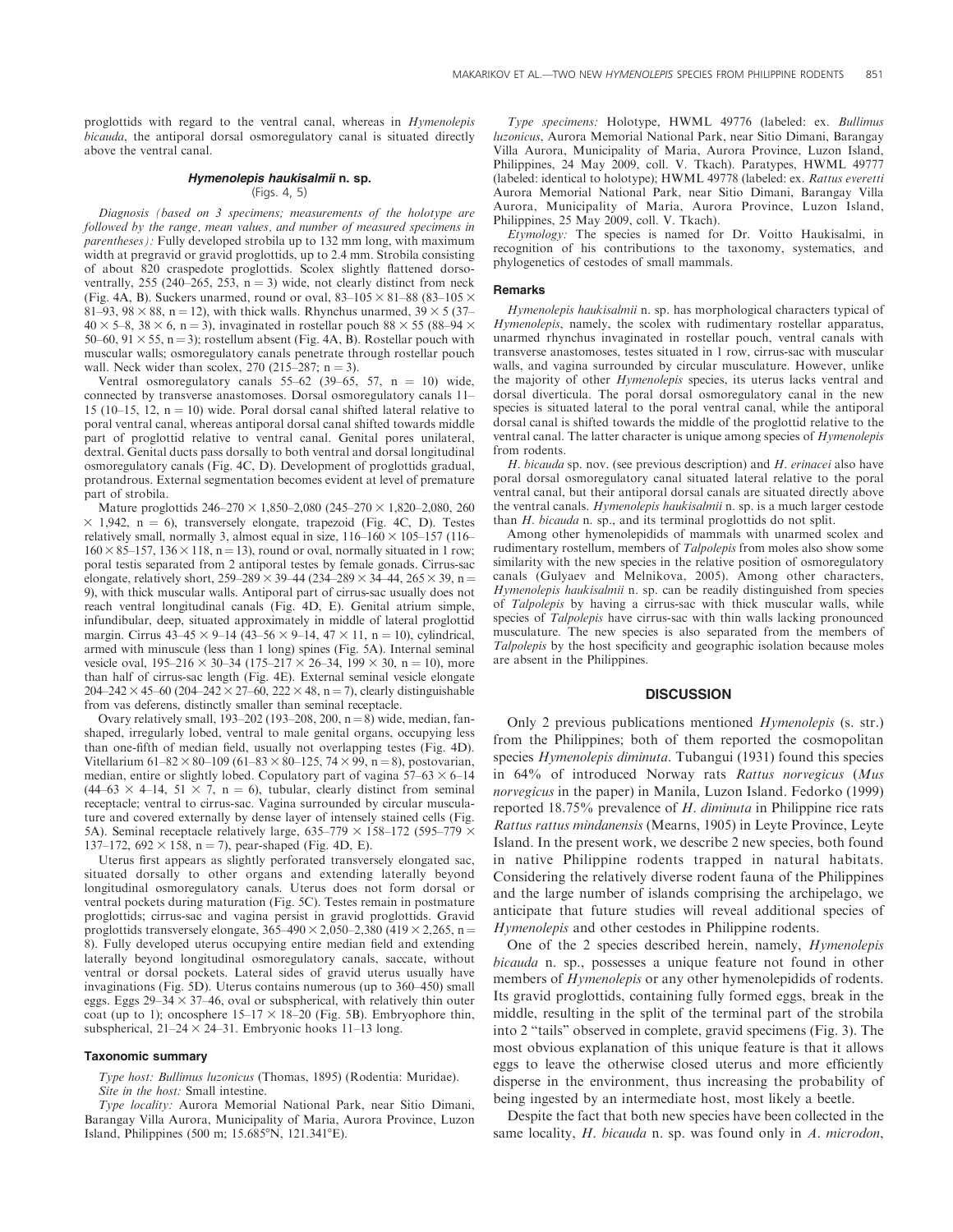

FIGURE 4. Hymenolepis haukisalmii n. sp. (A) Holotype, dorso-ventral view of scolex; (B) paratype, dorso-ventral view of scolex; (C) holotype, male mature proglottids; (D) holotype, hermaphroditic mature proglottids; (E) holotype, genital ducts. Scale bars: A, B,  $E = 100 \mu m$ ; C, D = 500  $\mu m$ .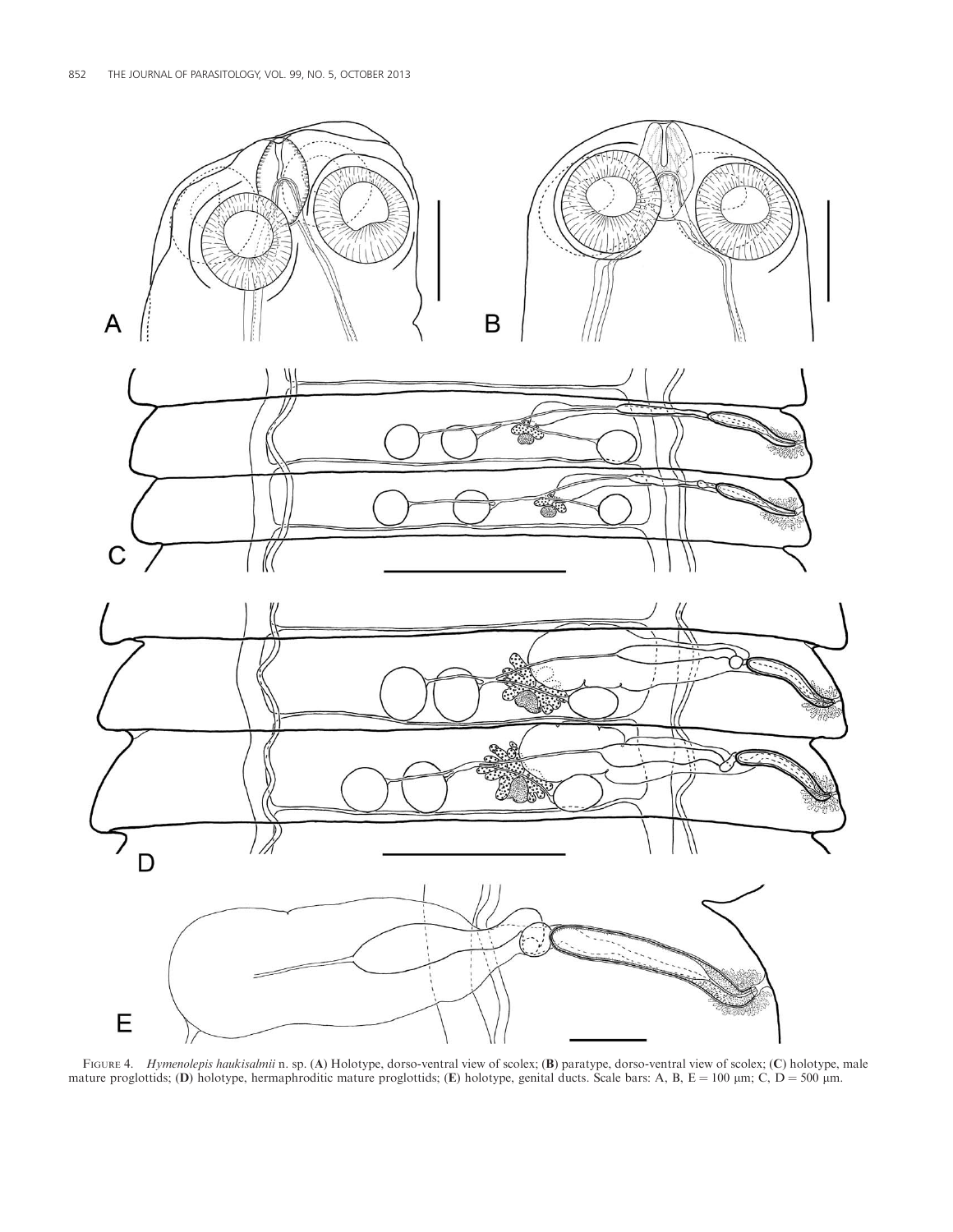

FIGURE 5. Hymenolepis haukisalmii n. sp. (A) Holotype, cirrus and vagina; (B) holotype, egg; (C) holotype, pregravid proglottids, showing uterus development; (D) holotype, gravid proglottid. Scale bars:  $A = 50 \mu m$ ;  $B = 20 \mu m$ ; C, D = 500  $\mu m$ .

while *H. haukisalmii* n. sp. was found in all 3 species of murid rodents collected from the site. It is premature, however, to make conclusions regarding the host specificity of these cestodes due to the insufficient number of examined mammals. Only 4 specimens of B. luzonicus and a single specimen each of A. microdon and R. everetti were examined from the site. Examination of a greater number of rodents over a broader area will provide the data needed to more adequately address the issue of host-parasite associations among Hymenolepis and their rodent hosts in the Philippines.

Spassky (1992) considered hymenolepidids with unarmed scolex parasitic in mammals to be paraphyletic. Recent molecular phylogenetic studies (Haukisalmi et al., 2010; Greiman and Tkach, 2012) confirmed this suggestion and demonstrated that the loss of rostellum and/or rostellar armature occurred independently in several lineages of mammalian hymenolepidids.

Gulyaev and Melnikova (2005) transferred 4 Hymenolepis species described from moles in eastern and southeastern Asia and North America to the new genus Talpolepis Gulyaev and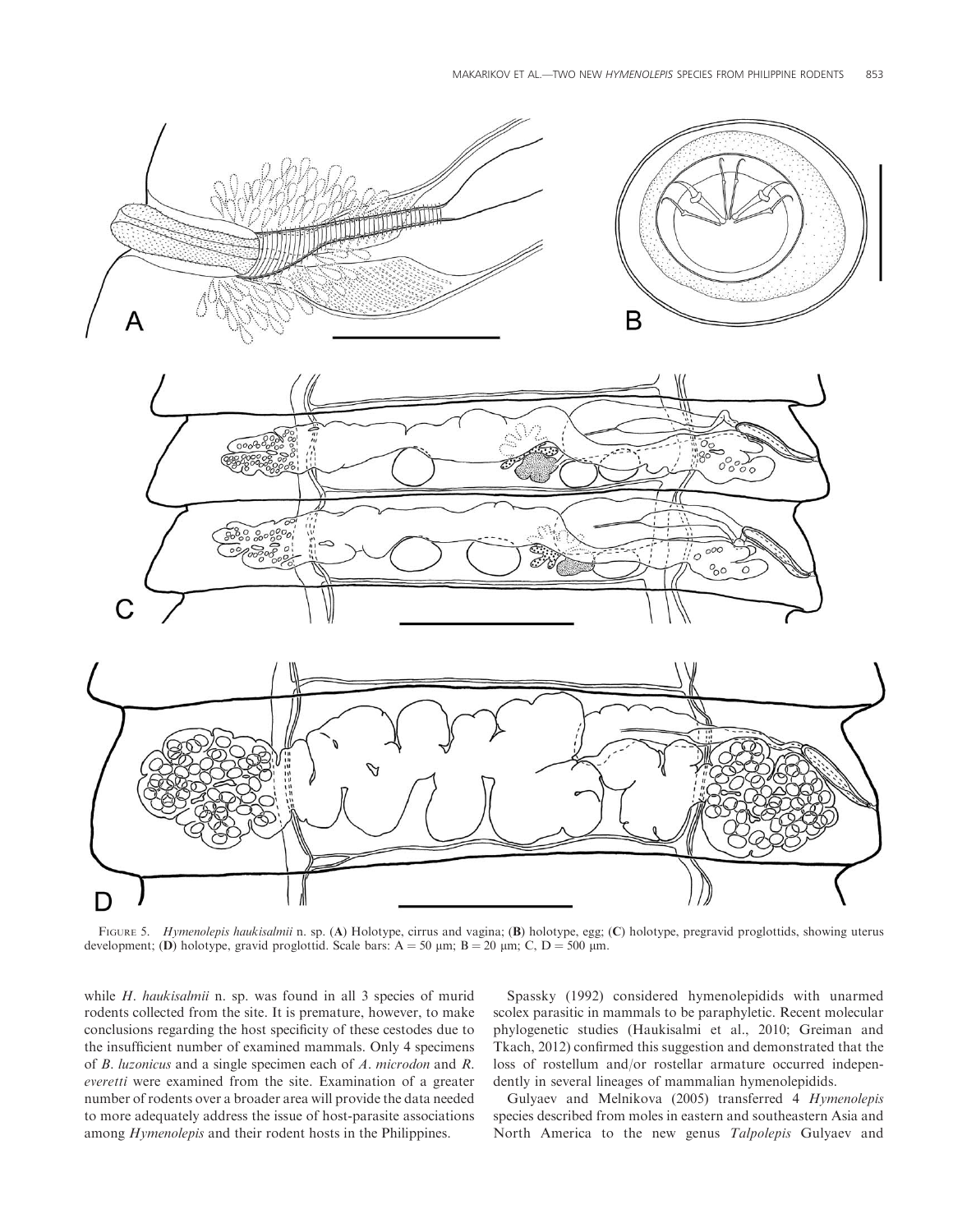Melnikova, 2005. Talpolepis was established mainly due to 2 distinctive characters, namely, the dorsal osmoregulatory canals asymmetrically shifted relative to the ventral canals and the difference in the cirrus-sac wall structure (thick and muscular in Hymenolepis and thin and lacking obvious musculature in Talpolepis). Concurrently, Gulyaev and Melnikova (2005) suggested that H. erinacei from hedgehogs should be also removed from Hymenolepis and placed in a separate genus due to several differences between *H. erinacei* and the type-species *H. diminuta.* These differences included the poral dorsal canal situated laterally to the poral ventral canal and saccate uterus without diverticula not extending beyond longitudinal canals. However, Gulyaev and Melnikova (2005) did not establish a new genus for H. erinacei at the time.

The 2 new species from Philippine rodents described in the present work are characterized by a set of morphological characters that is intermediate among Hymenolepis, Talpolepis, and H. erinacei. If one accepts the generic level characters proposed by Gulyaev and Melnikova (2005), i.e., relative position of osmoregulatory canals and absence or presence of distinct muscular walls of the cirrus-sac, then H. bicauda n. sp. and H. haukisalmii n. sp. should be placed in 2 new genera because each of them has a unique combination of these features. However, the systematic value of the characters used by Gulyaev and Melnikova (2005) should be considered with some caution due to the lack of detailed phylogenetic studies within this lineage of mammalian hymenolepidids. Very few Hymenolepis species from rodents and no Hymenolepis species from bats or former Hymenolepis species from moles have been included in molecular phylogenetic studies (Haukisalmi et al., 2010; Greiman and Tkach, 2012). Future phylogenetic studies incorporating a greater number of species from different hosts will allow us to better understand the evolution of this globally distributed lineage of hymenolepidid cestodes and re-evaluate the morphological characters currently used in their systematic arrangement. Until then, we refrain from proposing new genera or subgenera for the species described herein.

#### ACKNOWLEDGMENTS

We thank Dr. Jean Mariaux (Natural History Museum, Geneva, Switzerland), Dr. Eric P. Hoberg and Dr. Patricia Pilitt (U.S. National Parasite Collection, Beltsville, Maryland), and Dr. Scott L. Gardner (Harold W. Manter Laboratory, Lincoln, Nebraska) for specimen loans and/or providing conditions and laboratory space for examination of the type and voucher specimens. We also thank the Protected Areas and Wildlife Bureau (PAWB) of the Philippine Department of Environment and Natural Resources (DENR) and the local government units and community members of Aurora Province, who have supported our field research. We are also grateful to Nonito Antoque and Jerry Cantil for their invaluable help in field collection of rodent specimens. Dr. Arvin Diesmos (National Museum of the Philippines) and Dr. Rafe Brown (University of Kansas) were instrumental in organization and logistic support of the collection trip. Dr. Jacob Esselstyn (Louisiana State University, Baton Rouge) identified the rodent hosts of the cestodes. This study was supported by the National Science Foundation grants DEB 0743491, DEB 0818696, and DEB 0818823.

### LITERATURE CITED

CZAPLINSKI, B., AND C. VAUCHER. 1994. Family Hymenolepididae Ariola, 1899. In Keys to the cestode parasites of vertebrates, L. F. Khalil, A. Jones, and R. A. Bray (eds.). CAB International, Wallingford, U.K., p. 595–663.

- FEDORKO, J. M. 1999. Schistosoma japonicum in the black rat, Rattus mindanensis, from Leyte, Philippines, in relation to Oncomelania snail colonies with reference to other endoparasites. Southeast Asian Journal of Tropical Medicine and Public Health 30: 343–349.
- GARDNER, S. L. 1985. Helminth parasites of Thomomys bulbivorus (Richardson) (Rodentia; Geomyidae), with the description of a new species of Hymenolepis (Cestoda). Canadian Journal of Zoology 63: 1463–1469.
- -, AND G. D. SCHMIDT. 1988. Cestodes of the genus *Hymenolepis* Weinland, 1858 sensu stricto from pocket gophers Geomys and Thomomys spp. (Rodentia: Geomyidae) in Colorado and Oregon, with a discriminant analysis of four species of *Hymenolepis*. Canadian Journal of Zoology 66: 896–903.
- GENOV, T. 1984. [Helminths of insectivores and rodents in Bulgaria]. Izdatelstvo na Bulgarskata akademiya na naukite, Sofia, Bulgaria, 348 p. (In Bulgarian).
- GREIMAN, S. E., AND V. V. TKACH. 2012. Description and phylogenetic relationships of Rodentolepis gnoskei n. sp. (Cyclophyllidea: Hymenolepididae) from a shrew Suncus varilla minor in Malawi. Parasitology International 61: 343–350.
- GULYAEV, V. D., AND Y. A. MELNIKOVA. 2005. [New genus of Cestoda from moles Talpolepis gen. n. and the redescription of T. peipingensis (Hsü, 1935) comb. n. (Cyclophyllidea: Hymenolepididae)]. In The problems of cestodology III. A. F. Alimov (ed.). Izdatel'stvo Rossiiskoi Akademii Nauk, St. Petersburg, Russia, p. 130–139 (In Russian).
- HAUKISALMI, V., L. M. HARDMAN, P. FORONDA, C. FELIU, J. LAAKKONEN, J. NIEMIMAA, J. T. LEHTONEN, AND H. HENTTONEN. 2010. Systematic relationships of hymenolepidid cestodes of rodents and shrews inferred from sequences of 28S ribosomal RNA. Zoologica Scripta 39: 631–641.
- HUNKELER, P. 1972. Les cestodes parasites des petits mammifères (Rongeurs et Insectivores) de Côte-d'Ivoire et de Haute-Volta (Note préliminaire). Bulletin de la Société Neuchateloise des Sciences Naturelles 95: 121–132.
- LÓPEZ-NEYRA, C. R. 1942a. Division del genero Hymenolepis Weinland (S.L.) en otros mas naturals. Revista Ibérica de Parasitología 2: 46– 85.
- 1942b. Divisioin del geinero Hymenolepis Weinland (S.L.) en otros mais naturales. Consejo Superior de Investigaciones Cientifiicas, Instituto "Joseì de Acosta," Sectioin de Helminintologiia, Granada, Spain, 205 p.
- MAKARIKOV, A. A., AND V. V. TKACH. 2013. Two new species of Hymenolepis (Cestoda: Hymenolepididae) from Spalacidae and Muridae (Rodentia) from eastern Palearctic. Acta Parasitologica 58: 37–49.
- MAKARIKOVA, T. A., V. D. GULYAEV, M. P. TIUNOV, AND JIANG FENG. 2010. Cestodes Paramilina nishidai (Sawada 1982) gen. n., comb. n. and Hymenolepis magna sp. n. (Cyclophyllidea: Hymenolepididae) from Chiroptera in China. Zoolgicheskii Zhurnal 89: 131–139 (In Russian).
- MAS-COMA, S., AND F. TENORA. 1997. Proposal of Arostrilepis n. gen. (Cestoda: Hymenolepidae). Research and Reviews in Parasitology 57: 93–101.
- RYZHIKOV, K. M., E. V. GVOZDEV, M. M. TOKOBAEV, L. S. SHALDYBIN, G. V. MATZABERIDZE, I. V. MERKUSHEVA, E. V. NADTOCHII, I. G. KHOHLOVA, L. D. SHARPILO. 1978. Keys to the helminths of the rodent fauna of the USSR. Cestodes and trematodes. Izdatel'stvo Nauka, Moskva, Russia, 232 p. (In Russian).
- SAWADA, I. 1997. A world checklist of cestode species from Chiroptera. Published by the Author, Nara City, Japan, 65 p.
- SCHMIDT, G. D. 1986. Handbook of tapeworm identification. CRC Press, Boca Raton, Florida, 675 p.
- SKRJABIN, K. I., AND E. M. MATEVOSYAN. 1948. Hymenolepidids of mammals. In Trudy Gel'mintologcheskoy Laboratorii, Vol. 1, K. I Skrjabin (ed.). Izdatel'stvo Akademii Nauk SSSR, Moskva, Russia, p. 15–92 (In Russian).
- SPASSKY, A. A. 1954. [Classification of hymenolepidids of mammals]. In Trudy Gel'mintologcheskoy Laboratorii, Vol. 7, K. I. Skrjabin (ed.). Izdatel'stvo Akademii Nauk SSSR, Moskva, Russia, p. 120–134 (In Russian).
	- ———. 1992. To the phylogeny and systematics of hymenolepidoid tapeworms (Cestoda: Cyclophyllidea). Buletinul Academiei de Stiinte